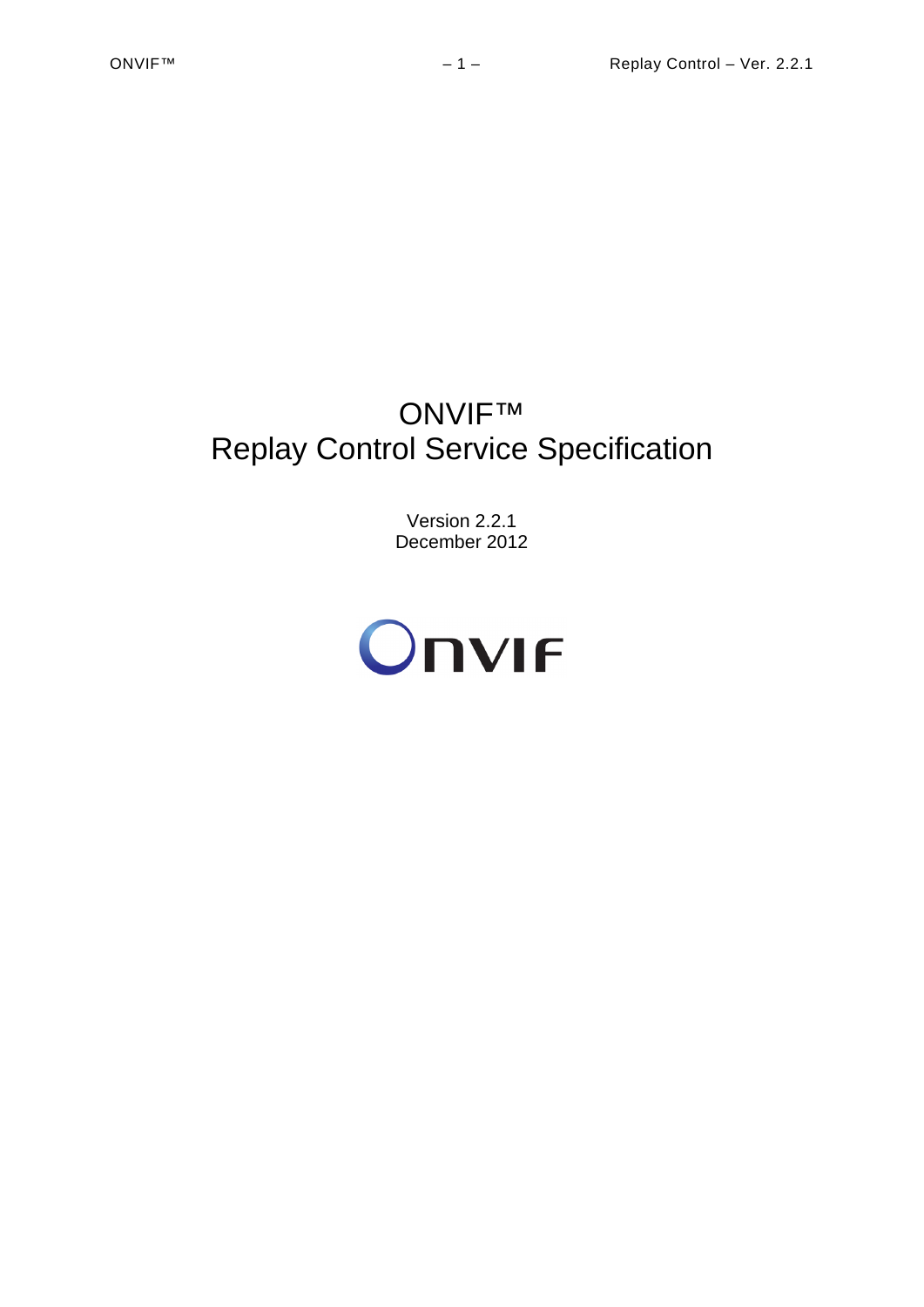2008-2012 by ONVIF: Open Network Video Interface Forum Inc.. All rights reserved. Recipients of this document may copy, distribute, publish, or display this document so long as this copyright notice, license and disclaimer are retained with all copies of the document. No license is granted to modify this document.

THIS DOCUMENT IS PROVIDED "AS IS," AND THE CORPORATION AND ITS MEMBERS AND THEIR AFFILIATES, MAKE NO REPRESENTATIONS OR WARRANTIES, EXPRESS OR IMPLIED, INCLUDING BUT NOT LIMITED TO, WARRANTIES OF MERCHANTABILITY, FITNESS FOR A PARTICULAR PURPOSE, NON-INFRINGEMENT, OR TITLE; THAT THE CONTENTS OF THIS DOCUMENT ARE SUITABLE FOR ANY PURPOSE; OR THAT THE IMPLEMENTATION OF SUCH CONTENTS WILL NOT INFRINGE ANY PATENTS, COPYRIGHTS, TRADEMARKS OR OTHER RIGHTS.

IN NO EVENT WILL THE CORPORATION OR ITS MEMBERS OR THEIR AFFILIATES BE LIABLE FOR ANY DIRECT, INDIRECT, SPECIAL, INCIDENTAL, PUNITIVE OR CONSEQUENTIAL DAMAGES, ARISING OUT OF OR RELATING TO ANY USE OR DISTRIBUTION OF THIS DOCUMENT, WHETHER OR NOT (1) THE CORPORATION, MEMBERS OR THEIR AFFILIATES HAVE BEEN ADVISED OF THE POSSIBILITY OF SUCH DAMAGES, OR (2) SUCH DAMAGES WERE REASONABLY FORESEEABLE, AND ARISING OUT OF OR RELATING TO ANY USE OR DISTRIBUTION OF THIS DOCUMENT. THE FOREGOING DISCLAIMER AND LIMITATION ON LIABILITY DO NOT APPLY TO, INVALIDATE, OR LIMIT REPRESENTATIONS AND WARRANTIES MADE BY THE MEMBERS AND THEIR RESPECTIVE AFFILIATES TO THE CORPORATION AND OTHER MEMBERS IN CERTAIN WRITTEN POLICIES OF THE CORPORATION.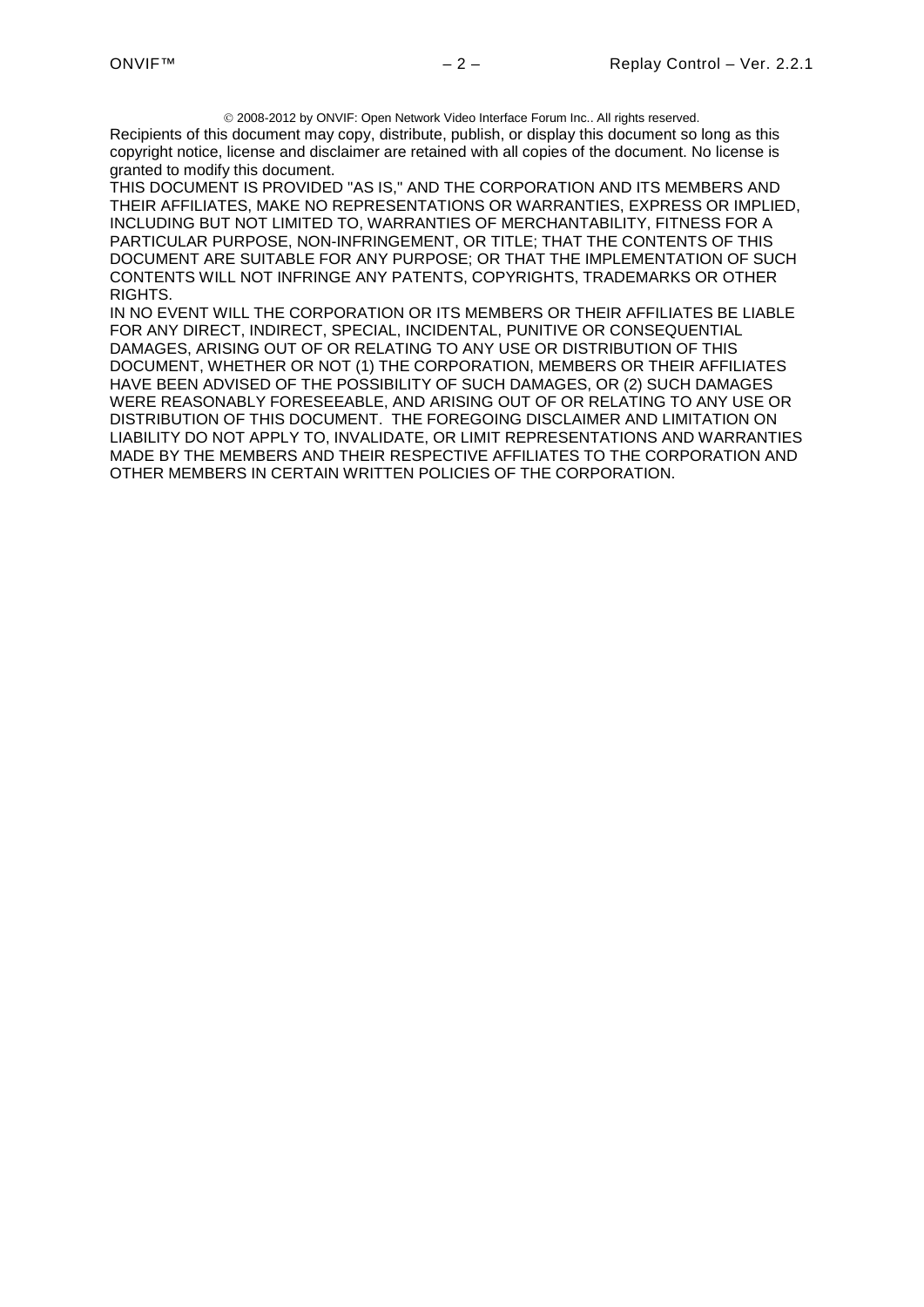## **CONTENTS**

| 1              |                                        | <b>Scope</b><br>4         |                          |  |
|----------------|----------------------------------------|---------------------------|--------------------------|--|
| $\overline{2}$ |                                        | Normative references<br>4 |                          |  |
| 3              | <b>Terms and Definitions</b><br>4      |                           |                          |  |
|                | 3.1                                    |                           | $\boldsymbol{\varDelta}$ |  |
|                | 3.2                                    |                           |                          |  |
| 4              | Overview                               |                           | 5                        |  |
| 5              | <b>Replay Control</b><br>6             |                           |                          |  |
|                | 5.1                                    |                           |                          |  |
|                | 5.2                                    |                           |                          |  |
|                | 5.3                                    |                           |                          |  |
|                | 5.4<br>5.4.1                           |                           |                          |  |
|                | 5.5<br>5.5.1                           |                           |                          |  |
|                | 5.6                                    |                           |                          |  |
|                | 10<br><b>Annex A. Revision History</b> |                           |                          |  |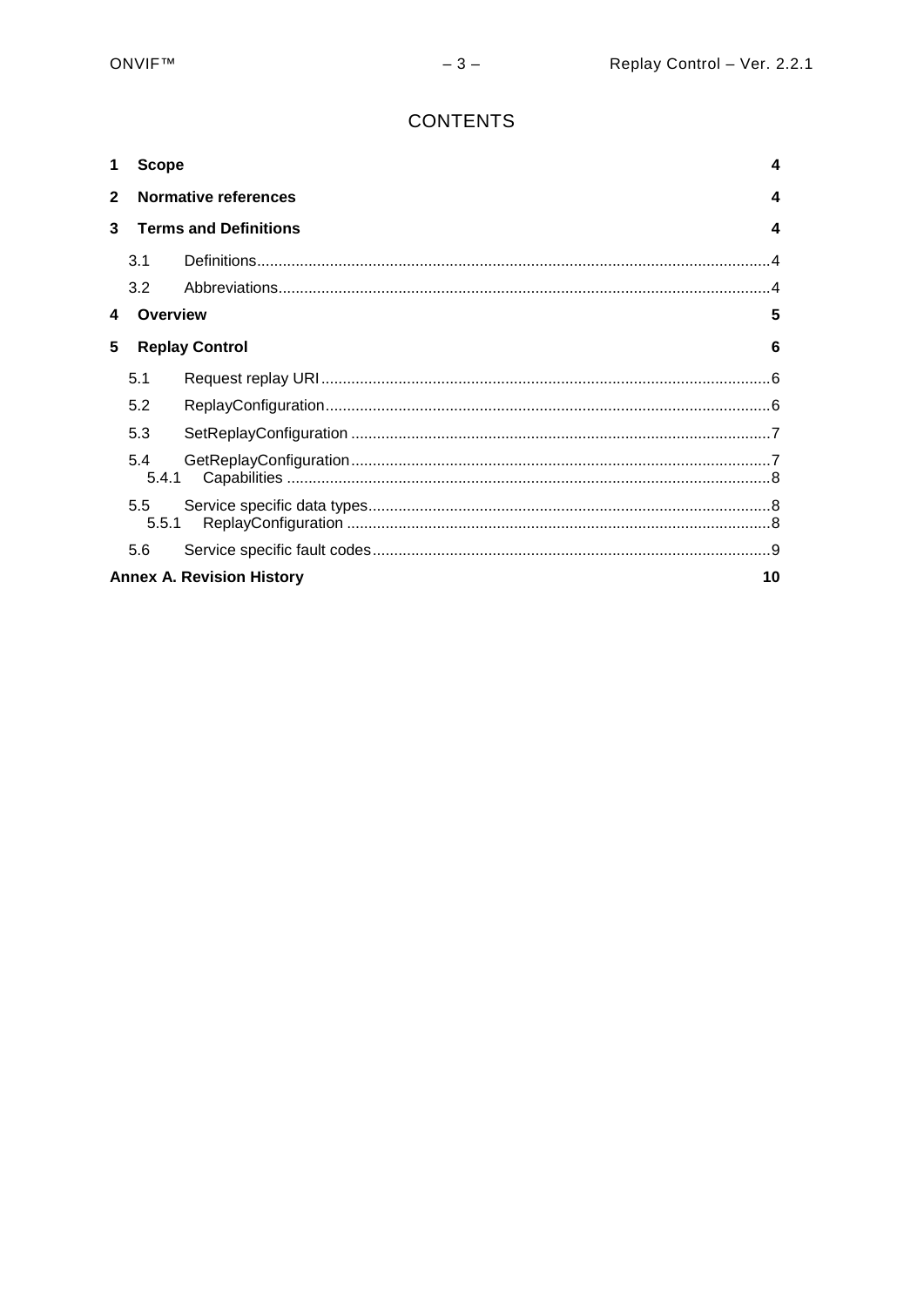#### <span id="page-3-0"></span>**1 Scope**

This document defines the web service interface for the control of a replay of recorded Video, Audio and Metadata. Additionally the associated events are defined.

For a definition of the storage model see the ONVIF Recording Control Specification.

Web service usage is outside of the scope of this document. Please refer to the ONVIF core specification.

#### <span id="page-3-1"></span>**2 Normative references**

ONVIF Core Specification [<http://www.onvif.org/specs/core/ONVIF-Core-Specification-v211.pdf>](http://www.onvif.org/specs/core/ONVIF-Core-Specification-v211.pdf) ONVIF Recording Control Specification [<http://www.onvif.org/specs/srv/rec/ONVIF-RecordingControl-Service-Spec-v211.pdf>](http://www.onvif.org/specs/srv/rec/ONVIF-RecordingControl-Service-Spec-v211.pdf)

#### <span id="page-3-2"></span>**3 Terms and Definitions**

<span id="page-3-3"></span>

| 3.1 Definitions        |                                                                                                                                                                                    |
|------------------------|------------------------------------------------------------------------------------------------------------------------------------------------------------------------------------|
| <b>Metadata</b>        | All streaming data except video and audio, including video analytics results, PTZ<br>position data and other metadata (such as textual data from POS applications).                |
| Recording              | A container for a set of audio, video and metadata tracks. A recording can hold one or<br>more tracks. A track is viewed as an infinite timeline that holds data at certain times. |
| <b>Recording Event</b> | An event associated with a Recording, represented by a notification message in the<br><b>APIs</b>                                                                                  |
| <b>Recording Job</b>   | A job performs the transfer of data from a data source to a particular recording using a<br>particular configuration                                                               |
| Track                  | An individual data channel consisting of video, audio, or metadata. This definition is<br>consistent with the definition of track in [RFC 2326]                                    |
| <b>Video Analytics</b> | Algorithms or programs used to analyze video data and to generate data describing<br>object location and behaviour.                                                                |

#### <span id="page-3-4"></span>**3.2 Abbreviations**

ONVIF Open Network Video Interface Forum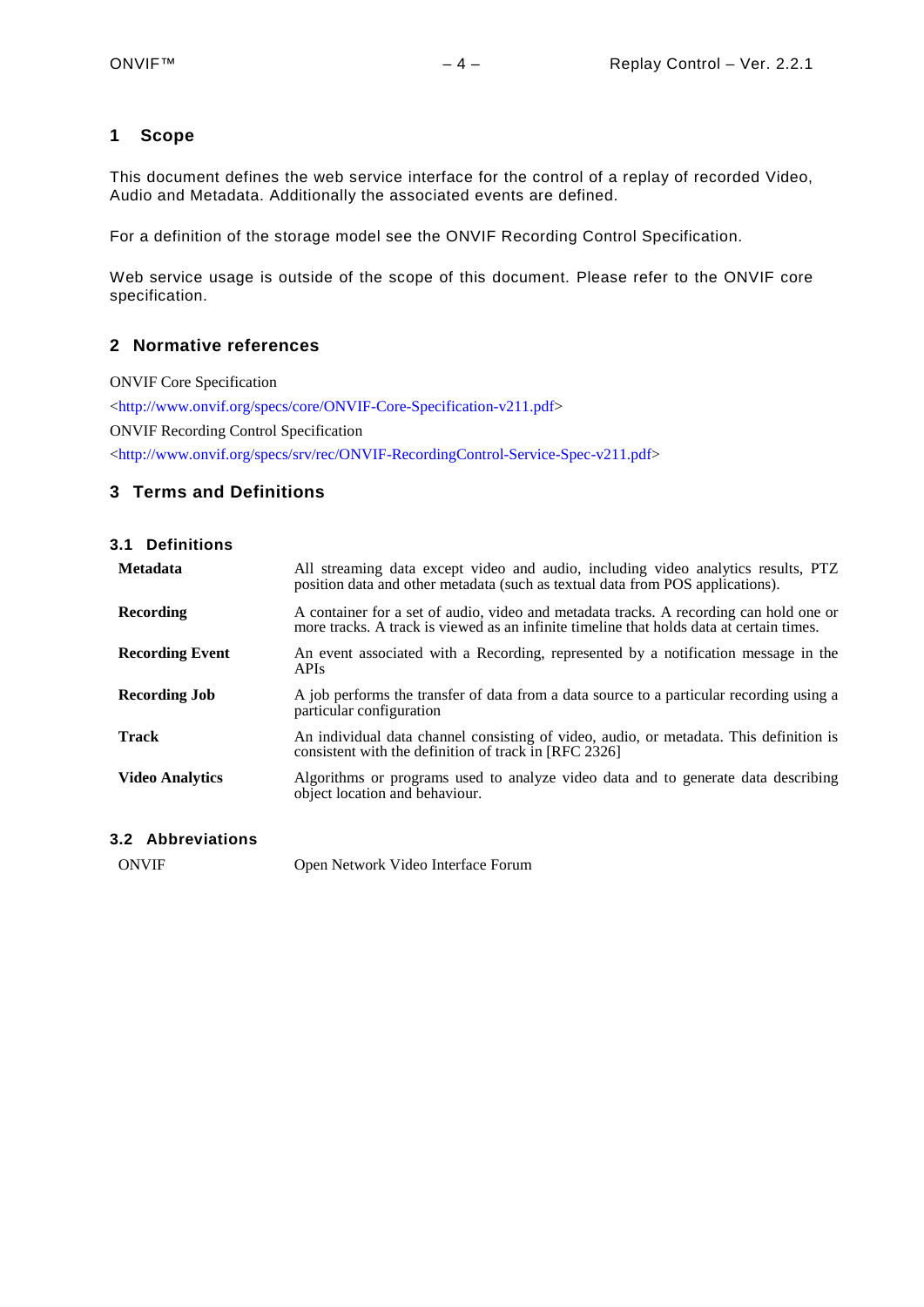#### <span id="page-4-0"></span>**4 Overview**

The replay service provides a mechanism for replay of stored video, audio and metadata. This mechanism may also be used to download data from the storage device so that export functionality can be provided.

The replay protocol is based on RTSP [RFC 2326]. However because RTSP does not directly support all of the requirements for replay, several extensions have been added to the protocol. In particular, an RTP header extension is defined to allow an absolute timestamp to be associated with each access unit (e.g. video frame), and to convey information about stream continuity.

The GetReplayUri command in the replay service returns the RTSP URL of a recording to allow it to be replayed using RTSP.

WSDL for this service is specified in [http://www.onvif.org/ver10/replay.wsdl.](http://www.onvif.org/ver10/replay.wsdl) The following table shows the namespace prefix mapping used throughout this specification.

| <b>Prefix</b> | <b>Namespace URI</b>                    |  |
|---------------|-----------------------------------------|--|
| env           | http://www.w3.org/2003/05/soap-envelope |  |
| ter           | http://www.onvif.org/ver10/error        |  |
| хs            | http://www.w3.org/2001/XMLSchema        |  |
| tt            | http://www.onvif.org/ver10/schema       |  |
| trp           | http://www.onvif.org/ver10/replay/wsdl  |  |

#### **Table 1: Referenced namespaces (with prefix)**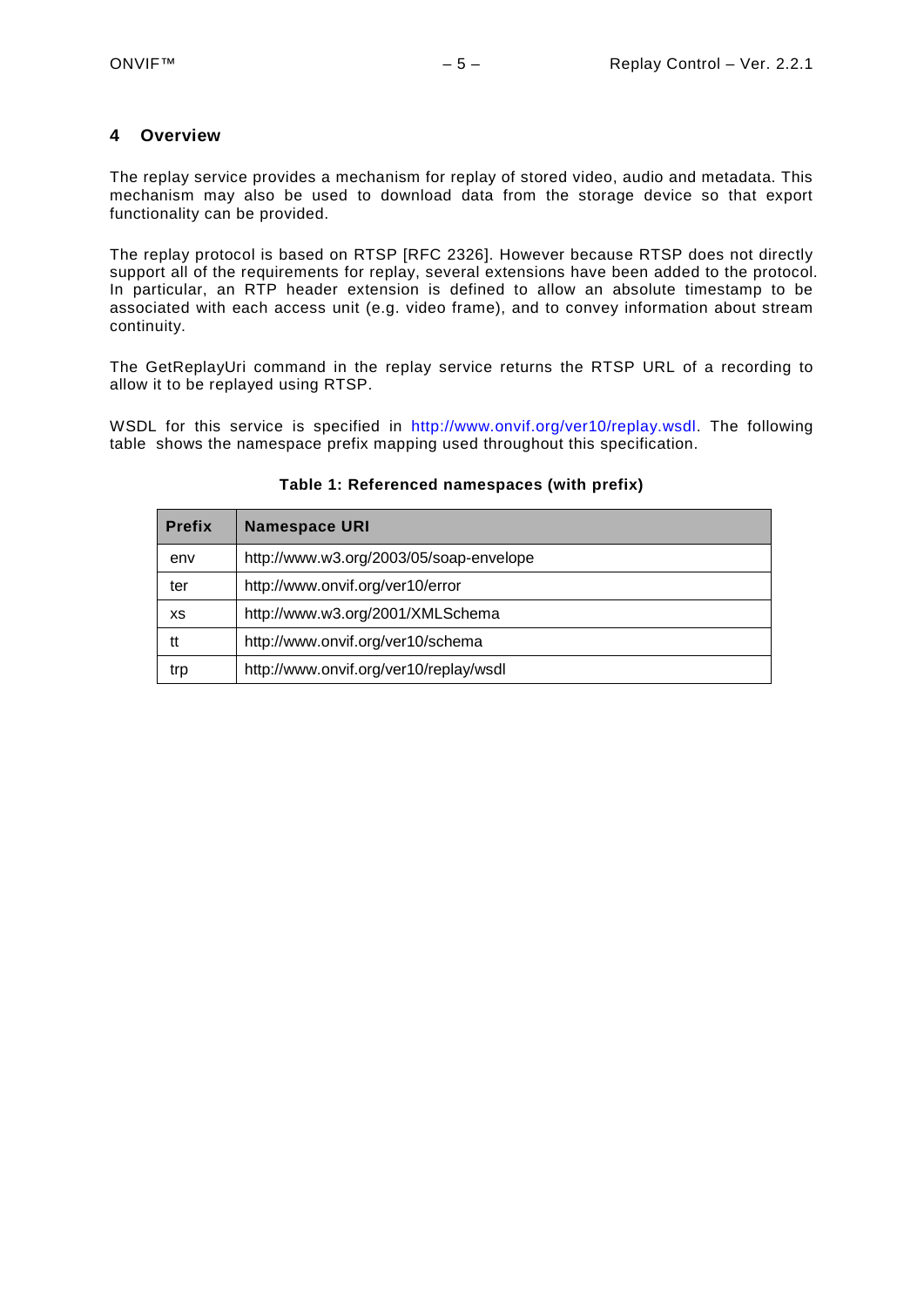#### <span id="page-5-0"></span>**5 Replay Control**

This section defines a service for mapping replay endpoints to URI for use in RTSP.

#### <span id="page-5-1"></span>**5.1 Request replay URI**

GetReplayUri requests a URI that can be used to initiate playback of a recorded stream using RTSP as the control protocol. The URI is valid only as it is specified in the response. All implementations of the Replay Service shall support the GetReplayUri command.

| GetReplayUri                                                | Access Class: READ MEDIA                                                                                                                                                                                                                                                                                                                                                                                                       |  |
|-------------------------------------------------------------|--------------------------------------------------------------------------------------------------------------------------------------------------------------------------------------------------------------------------------------------------------------------------------------------------------------------------------------------------------------------------------------------------------------------------------|--|
| <b>Message name</b>                                         | <b>Description</b>                                                                                                                                                                                                                                                                                                                                                                                                             |  |
| GetReplayUriRequest                                         | The <b>StreamSetup</b> element contains two parts. StreamType defines<br>if a unicast or multicast media stream is requested. Transport<br>specifies a chain of transport protocols defining the tunnelling of<br>the media stream over different network protocols.<br>The Recording Token element indicates the recording to be<br>streamed.<br>tt:StreamSetup StreamSetup [1][1]<br>tt:ReferenceToken RecordingToken [1][1] |  |
| GetReplayUriResponse                                        | Contains the Uri to be used for requesting the media stream.<br>xs:anyURI Uri $[1][1]$                                                                                                                                                                                                                                                                                                                                         |  |
| <b>Fault codes</b>                                          | <b>Description</b>                                                                                                                                                                                                                                                                                                                                                                                                             |  |
| env:Sender<br>ter:InvalidArgVal<br>ter:NoRecording          | The recording does not exist.                                                                                                                                                                                                                                                                                                                                                                                                  |  |
| env:Sender<br>ter:InvalidArgVal<br>ter:InvalidStreamSetup   | Specification of StreamType or Transport part in StreamSetup is<br>not supported.                                                                                                                                                                                                                                                                                                                                              |  |
| env:Sender<br>ter:OperationProhibited<br>ter:StreamConflict | Specification of StreamType or Transport part in StreamSetup<br>causes conflict with other streams.                                                                                                                                                                                                                                                                                                                            |  |

#### **Table 2: GetReplayUri command**

#### <span id="page-5-2"></span>**5.2 ReplayConfiguration**

The ReplayConfiguration structure contains the configuration of the replay service. The fields in the ReplayConfiguration structure are:

**SessionTimeout**: An RTSP session has a keep-alive time. It shall be refreshed regularly to prevent the session from timing out. If the session times out, it shall be torn down. The session timeout for replay follows the same rules as applies for live streaming using the media service and as discussed in chapter "Real-time streaming".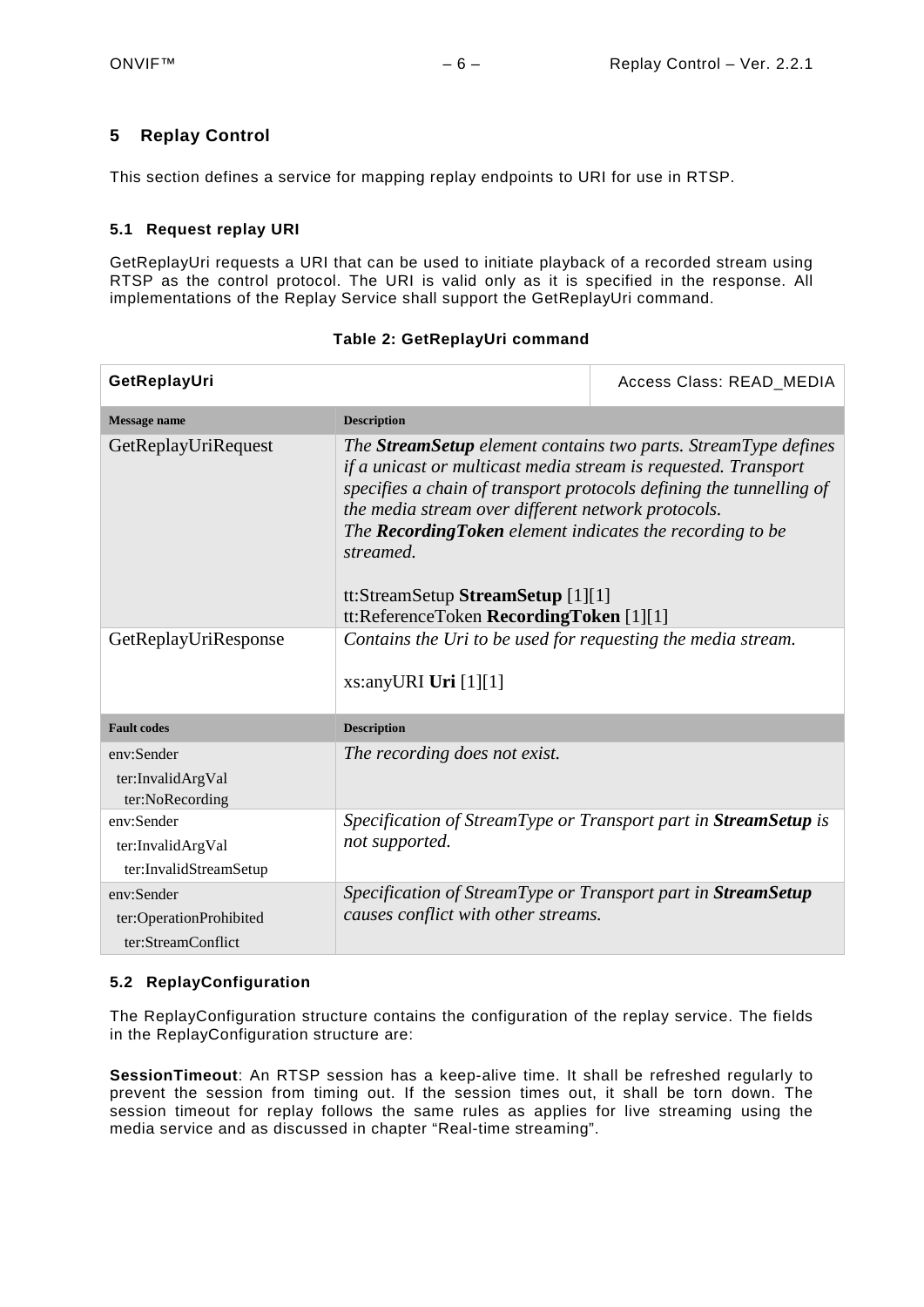#### <span id="page-6-0"></span>**5.3 SetReplayConfiguration**

SetReplayConfiguration changes the configuration of the replay service. The replay service shall allow its configuration to be changed using this command.

#### **Table 3: SetReplayConfiguration command**

| SetReplayConfiguration                              | Access Class: ACTUATE                                                                                                                 |  |
|-----------------------------------------------------|---------------------------------------------------------------------------------------------------------------------------------------|--|
| Message name                                        | <b>Description</b>                                                                                                                    |  |
| SetReplayConfigurationReq<br>uest                   | The <b>Configuration</b> shall hold the new configuration for the<br>replay service.<br>tt:ReplayConfiguration Configuration $[1][1]$ |  |
| SetReplayConfigurationRes<br>ponse                  | This shall be the empty message                                                                                                       |  |
| <b>Fault codes</b>                                  | <b>Description</b>                                                                                                                    |  |
| env:Sender<br>ter:InvalidArgVal<br>ter:ConfigModify | The values in the configuration cannot be set.                                                                                        |  |

#### <span id="page-6-1"></span>**5.4 GetReplayConfiguration**

GetReplayConfiguration returns the current configuration of the replay service. The replay service shall allow its configuration to be retrieved using this command.

#### **Table 4: GetReplayConfiguration command**

| GetReplayConfiguration            | Access Class: READ_MEDIA                                               |  |
|-----------------------------------|------------------------------------------------------------------------|--|
| <b>Message name</b>               | <b>Description</b>                                                     |  |
| GetReplayConfigurationReq<br>uest | This shall be an empty message.                                        |  |
| GetReplayConfigurationRes         | The <b>Configuration</b> shall holds the current configuration for the |  |
| ponse                             | replay service.<br>tt:ReplayConfiguration Configuration $[1][1]$       |  |
|                                   |                                                                        |  |
| <b>Fault codes</b>                | <b>Description</b>                                                     |  |
|                                   | No command specific error codes.                                       |  |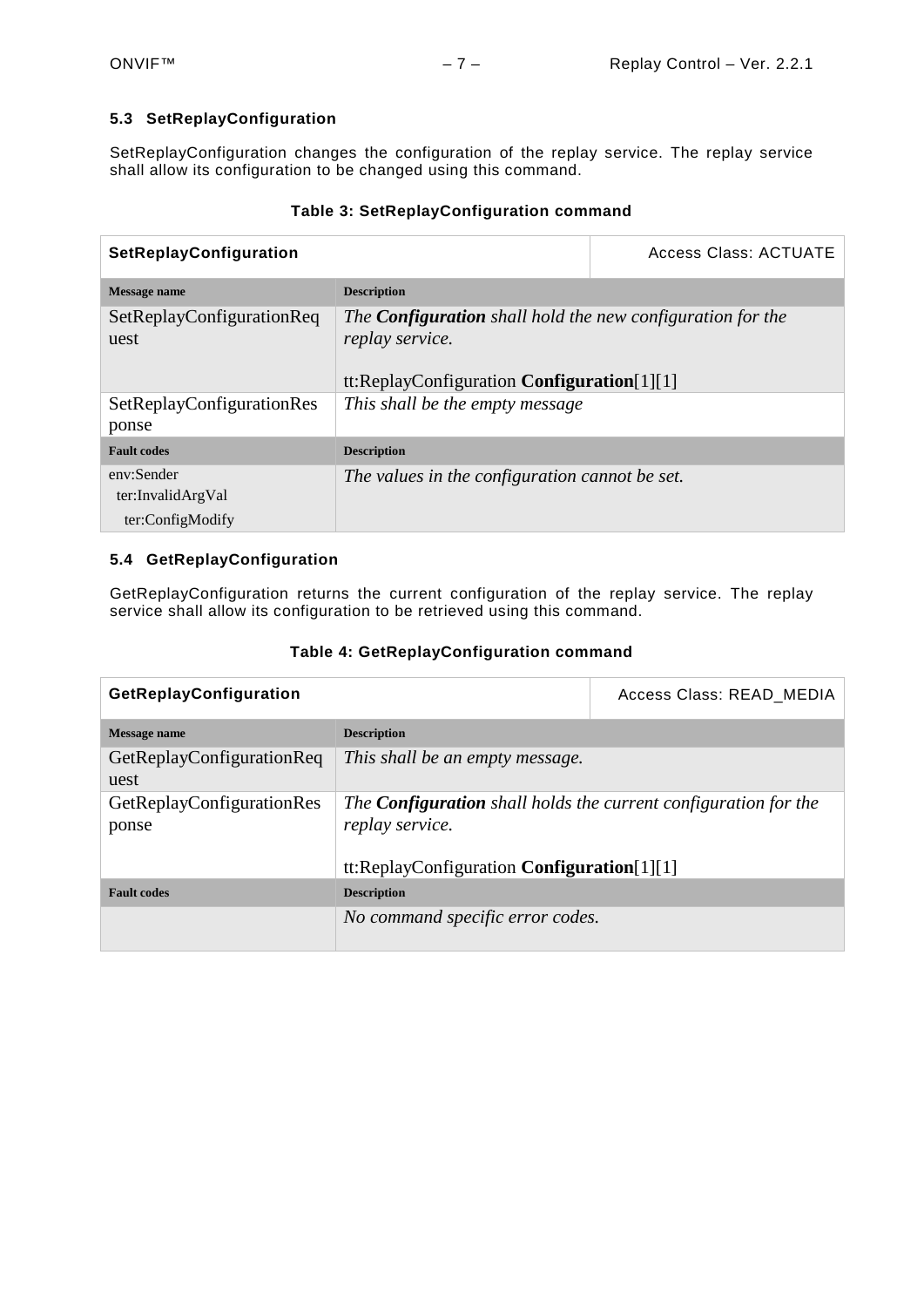#### <span id="page-7-0"></span>**5.4.1 Capabilities**

The capabilities reflect optional functions and functionality of a service. The information is static and does not change during device operation. The following capabilites are available:

| <b>ReversePlayback</b>     | Indicator that the Device supports reverse playback as defined in<br>the ONVIF Streaming Specification.                                |
|----------------------------|----------------------------------------------------------------------------------------------------------------------------------------|
| <b>SessionTimeoutRange</b> | Lists the upper and lower bound of the supported range for the<br>session timeout. This capability defaults to the RTSP default value. |
| RTP RTSP TCP               | Indication if the device supports RTP/RTSP/TCP transport, see<br>Section 5.1.1.3 of the ONVIF Streaming Specificiation.                |

#### **Table 5: GetServiceCapabilities command**

| <b>GetServiceCapabilities</b>      | Access Class: PRE AUTH                                                                                                                                                |  |
|------------------------------------|-----------------------------------------------------------------------------------------------------------------------------------------------------------------------|--|
| Message name                       | <b>Description</b>                                                                                                                                                    |  |
| GetServiceCapabilitiesReque<br>st  | This is an empty message.                                                                                                                                             |  |
| GetServiceCapabilitiesRespo<br>nse | The capability response message contains the requested service<br>capabilities using a hierarchical XML capability structure.<br>trp:Capabilities Capabilities [1][1] |  |
| <b>Fault codes</b>                 | <b>Description</b>                                                                                                                                                    |  |
|                                    | No command specific faults!                                                                                                                                           |  |

#### <span id="page-7-1"></span>**5.5 Service specific data types**

#### <span id="page-7-2"></span>**5.5.1 ReplayConfiguration**

Configuration parameters for the replay service.

```
<xs:complexType name="ReplayConfiguration"/>
   <xs:element name="SessionTimeout" type="xs:duration"/>
</xs:complexType>
```
• **SessionTimeout** The RTSP session timeout.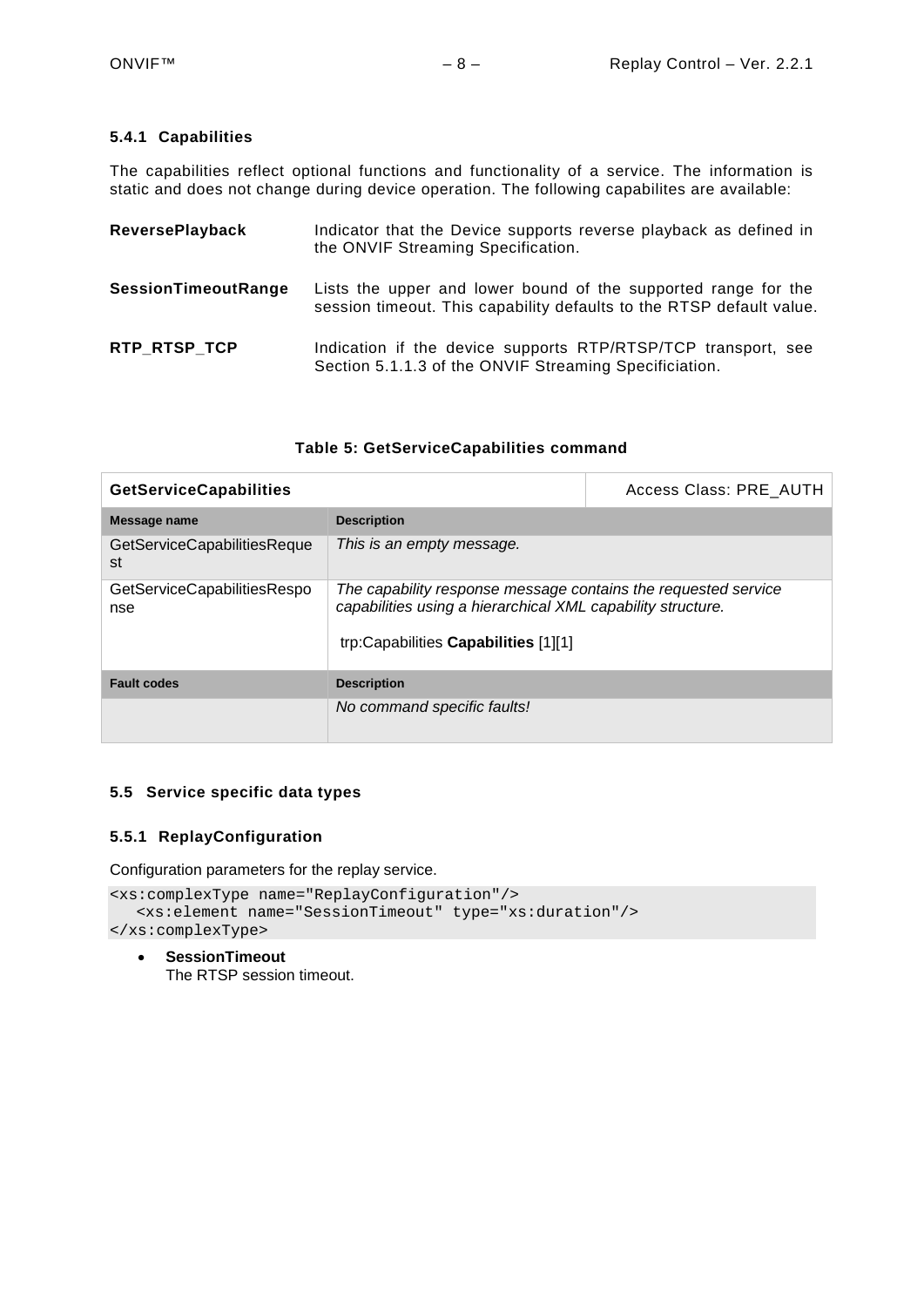#### <span id="page-8-0"></span>**5.6 Service specific fault codes**

[Table 6](#page-8-1) lists the replay service-specific fault codes. In addition, each command can also generate a generic fault as defined in the ONVIF Core Specification.

The specific faults are defined as sub code of a generic fault. The parent generic subcode is the *subcode* at the top of each row below and the specific fault *subcode* is at the bottom of the cell.

<span id="page-8-1"></span>

| <b>Fault Code</b> | <b>Parent Subcode</b><br>Subcode              | <b>Fault Reason</b>               | Description                                                                                                  |
|-------------------|-----------------------------------------------|-----------------------------------|--------------------------------------------------------------------------------------------------------------|
| env:Sender        | ter:InvalidArgVal<br>ter:NoRecording          | Recording token<br>does not exist | The RecordingToken<br>provided in the request<br>does not exist.                                             |
| env:Sender        | ter:InvalidArgVal<br>ter:InvalidStreamSetup   | Invalid Stream setup              | Specification of<br><b>StreamType or Transport</b><br>part in StreamSetup is not<br>supported.               |
| env:Sender        | ter:OperationProhibited<br>ter:StreamConflict | Stream conflict                   | Specification of<br>StreamType or Transport<br>part in StreamSetup<br>causes conflict with other<br>streams. |
| env:Sender        | ter:InvalidArgVal<br>ter:ConfigModify         | Parameters cannot be<br>set       | The configuration<br>parameters cannot be set.                                                               |

#### **Table 6: Replay service specific fault codes**